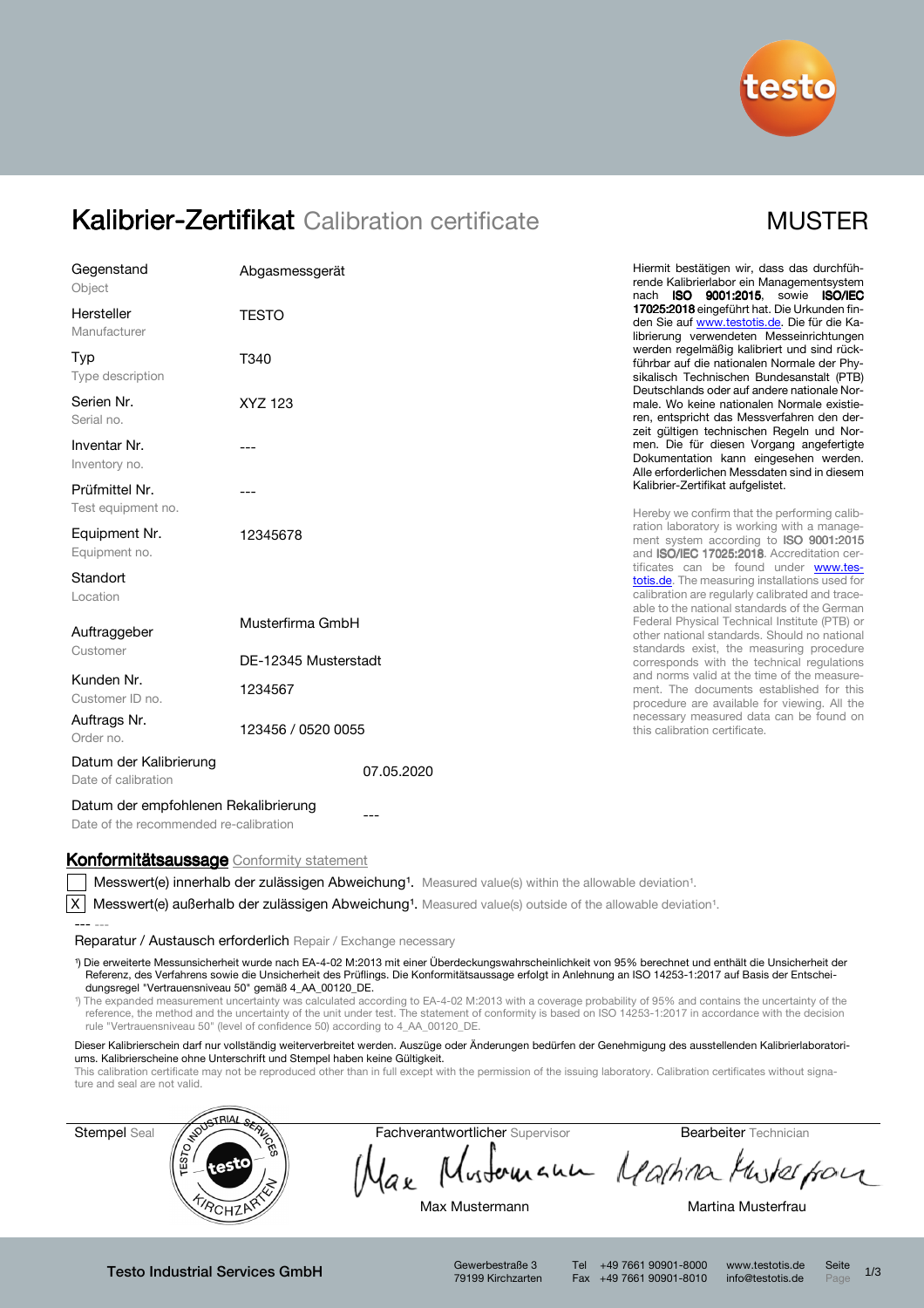

# Kalibrier-Zertifikat Calibration certificate MUSTER

## **Messeinrichtungen** Measuring equipment

| Index    | Referenz                      | Rückführung             | Rekal.    | Zertifikat-Nr.  | Ea.-Nr.  |
|----------|-------------------------------|-------------------------|-----------|-----------------|----------|
|          | Reference                     | Traceability            | Next cal. | Certificate-no. | Eg.-no.  |
| a        | Prüfaas Medium 1 ---          | ISO-Air Liquide 2020-04 | 2023-04   | 3552982         | 12898976 |
| b        | Prüfgas Medium 2 ---          | ISO---- 2017-06         | 2020-06   | 9507403001      | 12898980 |
| C        | Prüfgas Medium 3 ---          | ISO---- 2017-06         | 2020-06   | 9507412001      | 12898982 |
| d        | Prüfaas Medium 5 ---          | ISO---- 2017-06         | 2020-06   | 9507404001      | 12898984 |
| e        | Prüfaas Medium 7 ---          | ISO---- 2017-06         | 2020-06   | 9507394001      | 12898986 |
|          | Digistant 4420 Digistant 4420 | 15070-01-01 2019-07     | 2020-07   | E98108          | 12966901 |
| $\alpha$ | <b>Pneumator Pneumator</b>    | 15070-01-01 2019-07     | 2020-07   | D33291          | 12965547 |

Referenzzertifikate sind auf www.primasonline.com abrufbar Reference certificates are available at www.primasonline.com

## Umgebungsbedingungen Ambient conditions

Temperatur Temperature (20...26) °C Feuchte Humidity (20...60) % rF % RH

**Messverfahren** Measuring procedure

Die Kalibrierung erfolgte durch Vergleichsmessung mit kalibrierten Prüfgasen, einem Temperatur- und Druckkalibrator.

The calibration was carried out by comparison measurement with calibrated test gases, a calibrator of temperature and pressure.

## **Messergebnisse** Measuring results

Kanal Channel---

| Einheit<br>Unit   | Bezugswert<br>Reference value                        | Angezeigter Mess-<br>wert Kalibriergegen-<br>stand<br>Indicated measured<br>value probe | Abweichung<br>Deviation | Zulässige<br>Abweichung <sup>2)</sup><br>Allowed deviation <sup>2)</sup> | Messunsicherheit<br>$(k=2)$<br>Measurement un-<br>certainty $(k=2)$ | <b>Bewertung</b><br>Confirmation |  |  |  |  |  |  |
|-------------------|------------------------------------------------------|-----------------------------------------------------------------------------------------|-------------------------|--------------------------------------------------------------------------|---------------------------------------------------------------------|----------------------------------|--|--|--|--|--|--|
| CO                |                                                      |                                                                                         |                         |                                                                          |                                                                     |                                  |  |  |  |  |  |  |
| ppm               | $100,1^a$                                            | 501                                                                                     | 400,9                   | ± 11                                                                     | 3,3                                                                 | fail                             |  |  |  |  |  |  |
| ppm               | 302 <sup>b</sup>                                     | 627                                                                                     | 325                     | ± 21                                                                     | 6,6                                                                 | fail                             |  |  |  |  |  |  |
| ppm               | $403,3^{\circ}$                                      | 643                                                                                     | 239,7                   | ± 21                                                                     | 8,5                                                                 | fail                             |  |  |  |  |  |  |
| ppm               | $732,0^d$                                            | 667                                                                                     | $-65,0$                 | ± 38                                                                     | 14,5                                                                | fail                             |  |  |  |  |  |  |
| <b>NO</b>         |                                                      |                                                                                         |                         |                                                                          |                                                                     |                                  |  |  |  |  |  |  |
| ppm               | $145,1^a$                                            | 241                                                                                     | 95,9                    | ± 9                                                                      | 4,0                                                                 | fail                             |  |  |  |  |  |  |
| NO <sub>2</sub>   |                                                      |                                                                                         |                         |                                                                          |                                                                     |                                  |  |  |  |  |  |  |
| ppm               | $93,7^e$                                             | 7,78                                                                                    | $-85,9$                 | ± 11                                                                     | 3,700                                                               | fail                             |  |  |  |  |  |  |
| O <sub>2</sub>    |                                                      |                                                                                         |                         |                                                                          |                                                                     |                                  |  |  |  |  |  |  |
| $Vol.-%$          | $0,0^a$                                              | 70,0                                                                                    | 70,0                    | ± 0,3                                                                    | 0,13                                                                | fail                             |  |  |  |  |  |  |
| $Vol.-%$          | $1,42^{b}$                                           | 64,1                                                                                    | 62,68                   | ± 0,3                                                                    | 0,13                                                                | fail                             |  |  |  |  |  |  |
| $Vol.-%$          | $2,46^d$                                             | 15,1                                                                                    | 12,64                   | ± 0,3                                                                    | 0,14                                                                | fail                             |  |  |  |  |  |  |
| $Vol.-%$          | $5,01^{\circ}$                                       | 74,3                                                                                    | 69,29                   | ± 0,3                                                                    | 0, 16                                                               | fail                             |  |  |  |  |  |  |
| Temperatur        |                                                      |                                                                                         |                         |                                                                          |                                                                     |                                  |  |  |  |  |  |  |
| $^\circ \text{C}$ | $100,0^f$                                            | 0,121                                                                                   | $-99,9$                 | ± 1,1                                                                    | 0,2000                                                              | fail                             |  |  |  |  |  |  |
| $^{\circ}$ C      | 200,0 <sup>f</sup>                                   | 0,222                                                                                   | $-199.8$                | ± 1,1                                                                    | 0,2000                                                              | fail                             |  |  |  |  |  |  |
| <b>Druck</b>      |                                                      |                                                                                         |                         |                                                                          |                                                                     |                                  |  |  |  |  |  |  |
| hPa               | 50,00 <sup>9</sup>                                   | 98,94                                                                                   | 48,94                   | ± 0,51                                                                   | 0,500                                                               | fail                             |  |  |  |  |  |  |
| hPa               | 100,00 <sup>g</sup>                                  | 2,001                                                                                   | $-98.00$                | ± 1,01                                                                   | 0,5000                                                              | fail                             |  |  |  |  |  |  |
| 2)                | nemäß Hersteller in accordance with the manufacturer |                                                                                         |                         |                                                                          |                                                                     |                                  |  |  |  |  |  |  |

emäß Hersteller in accordance with the manufacture

79199 Kirchzarten

Tel +49 7661 90901-8000 www.testotis.de Seite 2/3<br>Fax +49 7661 90901-8010 info@testotis.de Page 2/3